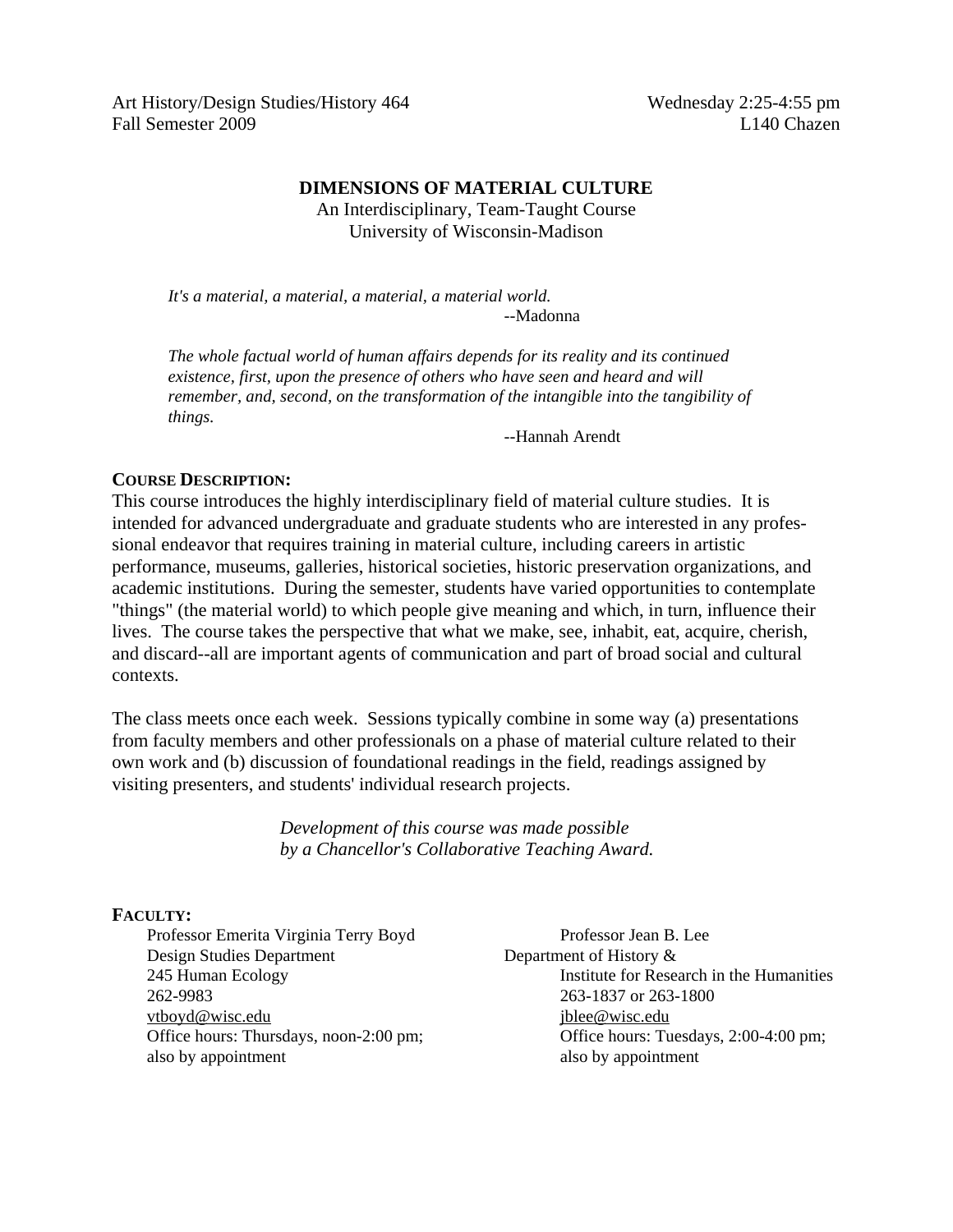**COURSE READER:** A packet containing required readings is available at Bob's Copy Shop, 616 University Avenue. In addition, the packet is on reserve at the Kohler Library (Chazen Bldg.).

# **COURSE REQUIREMENTS & EVALUATION:**

# **Class Participation** (20 % of course grade):

Students are expected to attend class regularly and to participate actively in discussions of assigned readings and in-class presentations. Absences are strongly discouraged, for each weekly class covers a great amount of information. If you must be absent for a valid reason, contact one of the professors in advance.

**Doing-Seeing-Writing Activities:** Each student will produce two kinds of assignments.

- 1. (30%) A synopsis of designated assigned reading. On the day each designated reading is assigned, bring to class a typewritten synopsis. In no more than 500 words for each designated reading, state the author(s)' major argument (interpretation) and evaluate it. What does the reading tell you about material culture? Does it relate to other assignments and/or the lectures, and, if so, in what way(s)? You will receive further information about writing synopses during the first class meeting.
- 2. (10%) Faculty and fellow students will alert the class to relevant outside lectures and exhibits scheduled during the semester. Attend at least three such events and write a synopsis of what you observed and learned. Keep in mind the questions asked in the preceding paragraph. No later than the last day of class, turn in the reviews of outside lectures and exhibitions.

Through these assignments you will enhance your ability to analyze, succinctly summarize, and recall scholarly writings and will create a readily accessible compilation of class readings.

# **Material Culture Case Study:**

In consultation with Professor Boyd or Professor Lee, each student will develop an independent research project related to her/his area of academic specialization or interest.

- 1. No later than September 23, consult with Professor Boyd or Lee about possible topics for your independent case study. For this you will need to schedule an appointment.
- 2. Due October 21 at the start of class (10% of class grade): Turn in a list of all the sources you have identified, examined, and found useful for your research project. For published items, give the complete bibliographic citation for each. For objects or collections of objects, cite the location of each. If you conduct an interview, name the person, location, date, and topic of the interview. Briefly state (a phrase or two will do) why each source appears useful for your topic.
- 3. Due November 25 at the start of class (10%): Turn in a virtual exhibition entry for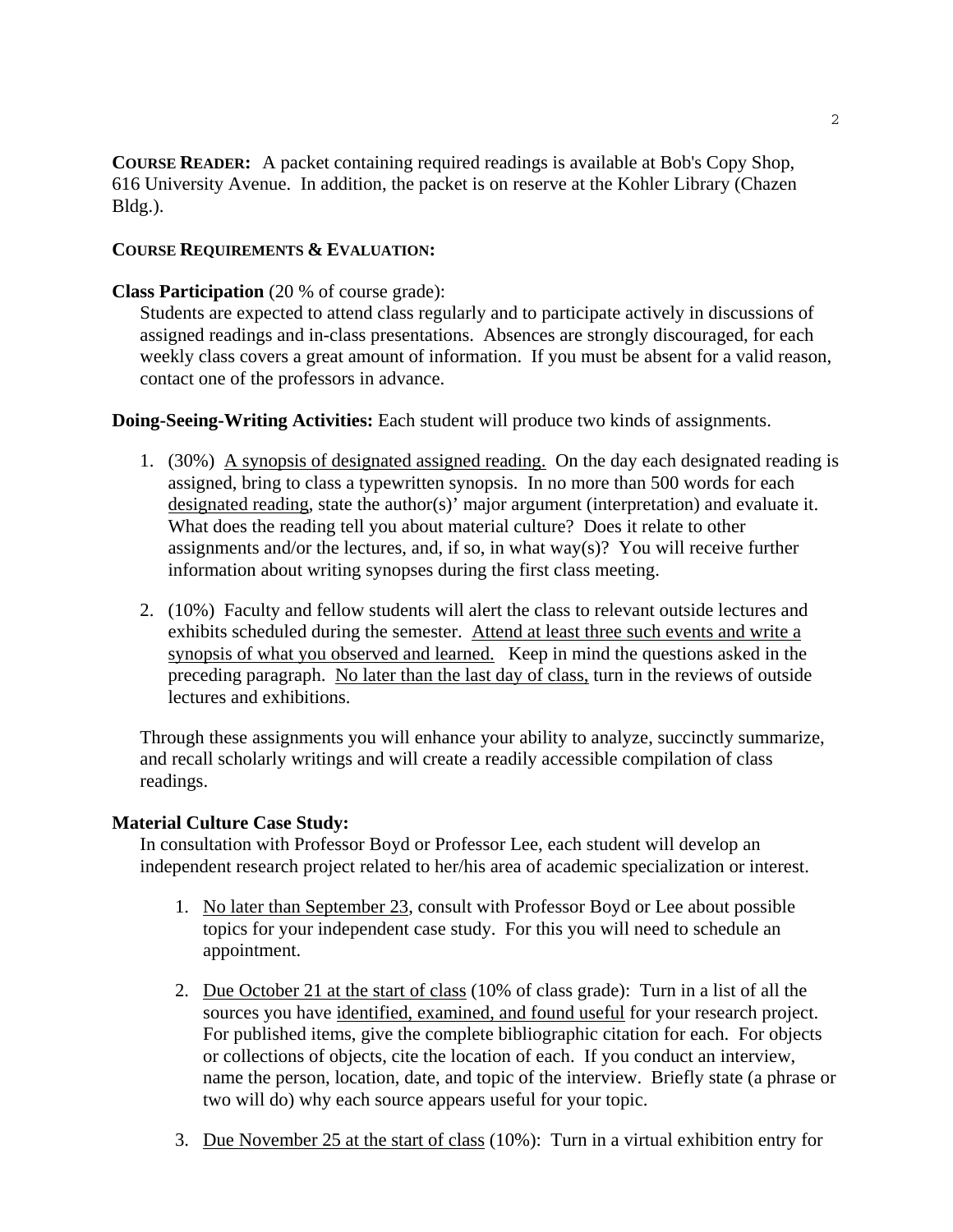your object. Include a visual, caption, and 200-word entry. Submit it to the course Project Assistant on a disc or flash drive.

4. (a) Beginning on December 2 (20%): Graduate students will offer a 20-minute class presentation on their individual research projects. (Schedule to be arranged.) Graduate student papers due on the day of the class presentation (4,000-5,000 words).

(b) Due December 9 at the start of class (20%): Undergraduate papers due (2,000- 3,000 words).

#### **GRADING POLICIES:**

Each project is due on the date it is assigned. Work submitted late will carry a reduction in the grade.

Evaluation of the synopses will be as follows:

 1 – We think that you can get more out of the reading, as well as write about it more clearly and meaningfully.

 2 – A completely adequate synopsis. You are getting out of the assignment what you need. This score will be given most frequently.

3 – Considerably more content is abstracted and evaluated. Writing is advanced.

#### **SPECIAL NEEDS:**

Any student having special needs should make them known to the professors in the first two weeks of classes so that reasonable accommodation can be arranged.

#### **RELIGIOUS HOLIDAYS:**

According to University policy, any student who expects to be absent from class work because of religious holidays must, within the first two weeks of class, notify the instructor(s) of the specific date(s) on which s/he will be absent. Students bear the responsibility for arranging make-up assignments. If necessary, reasonable limits on the total number of days claimed by any one student will be set.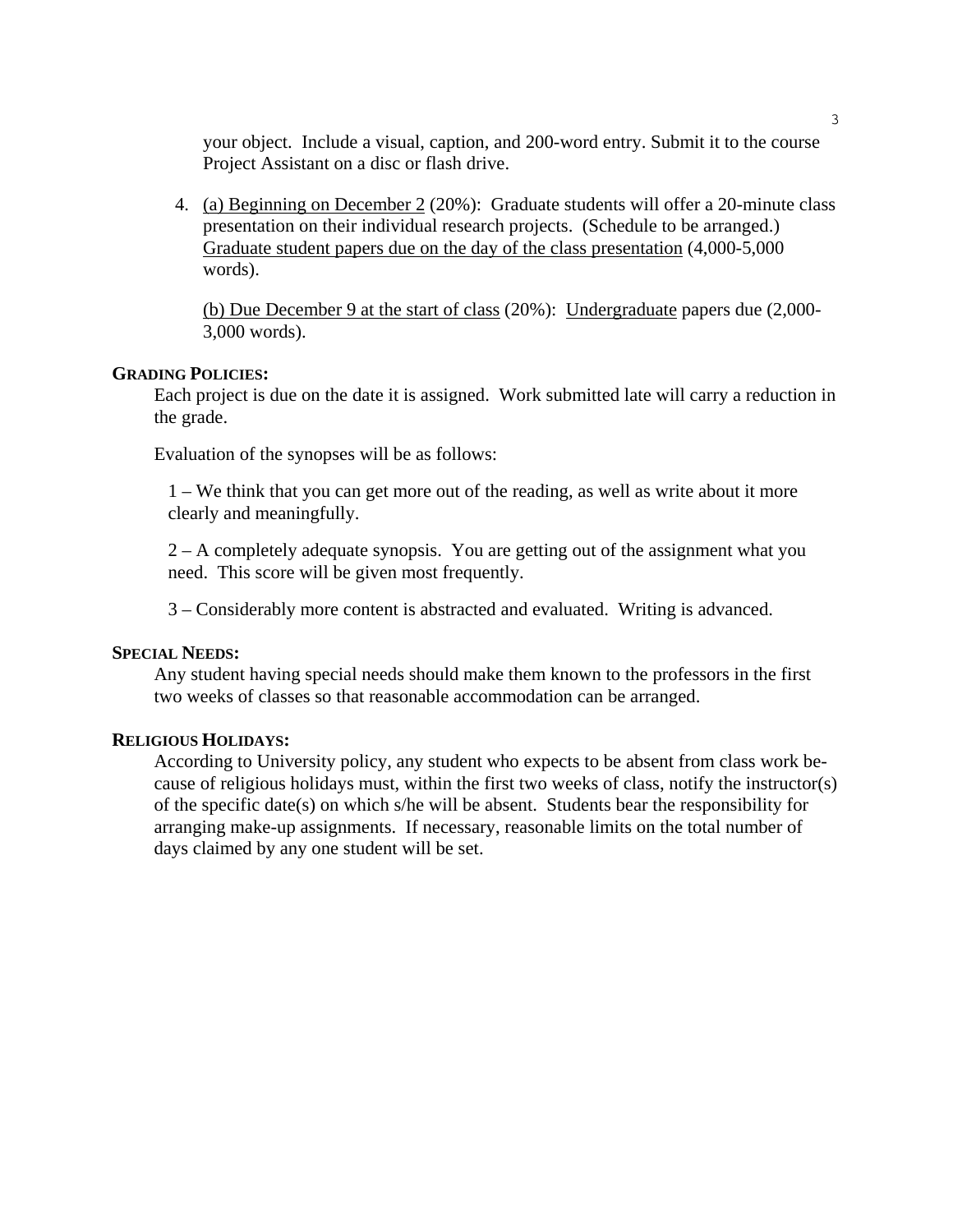# **CLASS SCHEDULE – Fall 2009 DIMENSIONS OF MATERIAL CULTURE**

**NOTE:** Access the MadCat library search engine at the UW-Madison Home page or "MyUW" (click on "Libraries)

| Week 1 | Sept. 2   | Introduction to the course<br>Discussion of successful analysis and writing                                                                                                                                                                                                                                                                                                                                                                                                         |
|--------|-----------|-------------------------------------------------------------------------------------------------------------------------------------------------------------------------------------------------------------------------------------------------------------------------------------------------------------------------------------------------------------------------------------------------------------------------------------------------------------------------------------|
| Week 2 | Sept. 9   | Preview of the field of material culture                                                                                                                                                                                                                                                                                                                                                                                                                                            |
|        |           | *** Bring to class a favorite mug or other drinking vessel                                                                                                                                                                                                                                                                                                                                                                                                                          |
|        | Readings: | Robert Kunzig, "La Marmotta," Discover 23 (Nov. 2002): 33-41.<br>John N. Wilford, "String, and Knot, Theory of Inca Writing," New York<br>Times, Aug. 12, 2003.<br>Mihaly Csikszentmihalyi, "Why We Need Things," in History from<br>Things: Essays on Material Culture (1993), 20-29.<br>Kenneth Haltman, "Introduction [to Prownian analysis]," in American<br>Artifacts: Essays in Material Culture, ed. Jules D. Prown and<br>Kenneth Haltman (East Lansing, Mich., 2000), 1-9. |
| Week 3 | Sept. 16  | American ceramics as material culture<br><b>Guest: Prof. Ann Smart Martin (Art History)</b>                                                                                                                                                                                                                                                                                                                                                                                         |
|        | Readings: | Ann Smart Martin, "The Role of Pewter as Missing Artifact: Consumer<br>Attitudes Toward Tablewares in Late Eighteenth-Century Virginia,"<br>Historical Archaeology 23 (Fall 1989):1-27.<br>Ann Smart Martin, "Magical, Mythical, Practical and Sublime: The<br>Meanings and Uses of Ceramics in America," Ceramics in America<br>$1(2001): 29-46.$                                                                                                                                  |
| Week 4 | Sept. 23  | An archeologist's use of material culture<br><b>Guest: Nicholas Cahill (Art History and Classics)</b>                                                                                                                                                                                                                                                                                                                                                                               |
|        | Readings: | Nicholas Cahill, "Olynthus and Greek Town Planning," Classical World<br>94 (2000): 497-516.<br>L. C. Nevett, "Gender Relations in the Classical Household," Annal of<br>the British School at Athens 90 (1995): 363-81.                                                                                                                                                                                                                                                             |
| Week 5 | Sept. 30  | Working with visual documents (maps and photographs)<br><b>Guest: Prof. Matthew Edney (Director, History of Cartography</b><br>Project, UW Dept. of Geography)                                                                                                                                                                                                                                                                                                                      |
|        | Readings: | Martin Bruckner, "The Material Map: Lewis Evans and Cartographic<br>Consumer Culture, 1750-1775," Common-Place 8, no. 3 (April<br>2008). Online at http://www.common-place.org<br>Matthew H. Edney, "John Mitchell's Map of North America (1755): A<br>Study of the Use and Publication of Official Maps in Eighteenth-<br>Century Britain," Imago Mundi 60, no. 1 (Jan. 2008):63-85.<br><b>Online</b> at UW's MadCat > journals > imago mundi > EBSCOhost                          |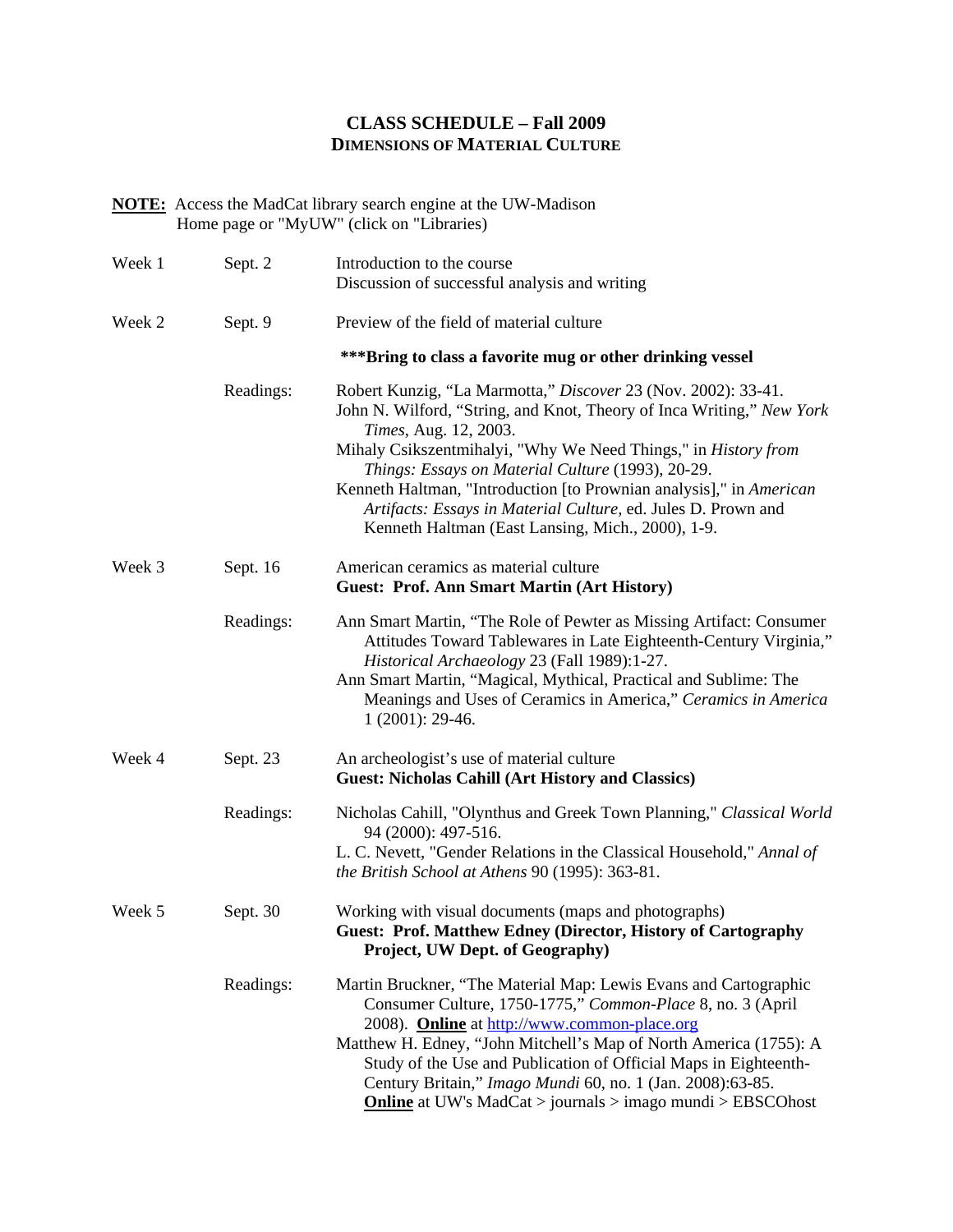|         |             | Academic Search Premier > 2008 Issue 1 (Jan 2008)<br>Christina E. Dando, "Riding the Wheel: Selling American Women<br>Mobility and Geographic Knowledge," ACME: An International E-<br>Journal for Critical Geographies 6, no. 2 (2007): 174-210. <b>Online</b><br>at $MadCat > Journals > ACME \dots$                                                                                                                                                                                                                                                                                     |
|---------|-------------|--------------------------------------------------------------------------------------------------------------------------------------------------------------------------------------------------------------------------------------------------------------------------------------------------------------------------------------------------------------------------------------------------------------------------------------------------------------------------------------------------------------------------------------------------------------------------------------------|
| Week 6  | Oct. 7      | Exhibitions<br>Guests: Prof. Virginia T. Boyd (Design Studies) & B.A. Harrington<br>(MFA and Art History)                                                                                                                                                                                                                                                                                                                                                                                                                                                                                  |
|         | Readings:   | Virginia T. Boyd, "The House Beautiful Idea: Introduction and Back-<br>ground," in Frank Lloyd Wright and the House Beautiful (Washing-<br>ton DC, 2006), 38-47.<br>"Hannah Barnard's Cupboard," in Laurel Ulrich, Age of Homespun:<br>Objects and Stories in the Creation of an American Myth (New<br>York, 2001), 108-41.<br>Albena Yaneva, "Chalk Steps on the Museum Floor," Journal of<br>Material Culture 8 (July 2003), 169-87.                                                                                                                                                     |
| Week 7  | Oct. 14     | A curator's view of material culture<br>Guest: William Brewster (Curator, Wisconsin Veteran's Museum)                                                                                                                                                                                                                                                                                                                                                                                                                                                                                      |
|         | Assignment: | <b>TBA</b>                                                                                                                                                                                                                                                                                                                                                                                                                                                                                                                                                                                 |
| Week 8  | Oct. 21     | Artistry<br><b>Guests: Prof. Jennifer Angus (Design Studies)</b>                                                                                                                                                                                                                                                                                                                                                                                                                                                                                                                           |
|         | Readings:   | Joan Fischer, "Insect Artistry" [interview of Jennifer Angus], Wisconsin<br>Academy Review (fall 2003), 25-32.<br>Charlotte Perkins Stetson (aka Charlotte Perkins Gilman), The Yellow<br>Wall-paper (Boston, 1899).                                                                                                                                                                                                                                                                                                                                                                       |
| Week 9  | Oct. 28     | History, memory, and material culture<br>Guest: Prof. Jean B. Lee (History and the Institute for Research<br>in the Humanities)                                                                                                                                                                                                                                                                                                                                                                                                                                                            |
|         | Readings:   | James E. Young, The Texture of Memory: Holocaust Memorials and<br>Meaning (New Haven, Conn., 1993), vii-xiii.<br>David Lowenthal, "The Timeless Past: Some Anglo-American Historical<br>Preconceptions," Journal of American History 75 (1989):1263-1280.<br>Online at (1) MadCat > JStor and (2) http://www.jstor.org/stable/1908640<br>Jean B. Lee, "Historical Memory: Sectionalism, and the American<br>Mecca: Mount Vernon, 1783-1853," Virginia Magazine of History<br>and Biography 109 (2001):255-300. Online at (1) MadCat > JStor<br>and (2) http://www.jstor.org/stable/4249931 |
| Week 10 | Nov. 4      | Cultural landscapes as material culture<br>Guest:                                                                                                                                                                                                                                                                                                                                                                                                                                                                                                                                          |
|         | Reading:    |                                                                                                                                                                                                                                                                                                                                                                                                                                                                                                                                                                                            |

2